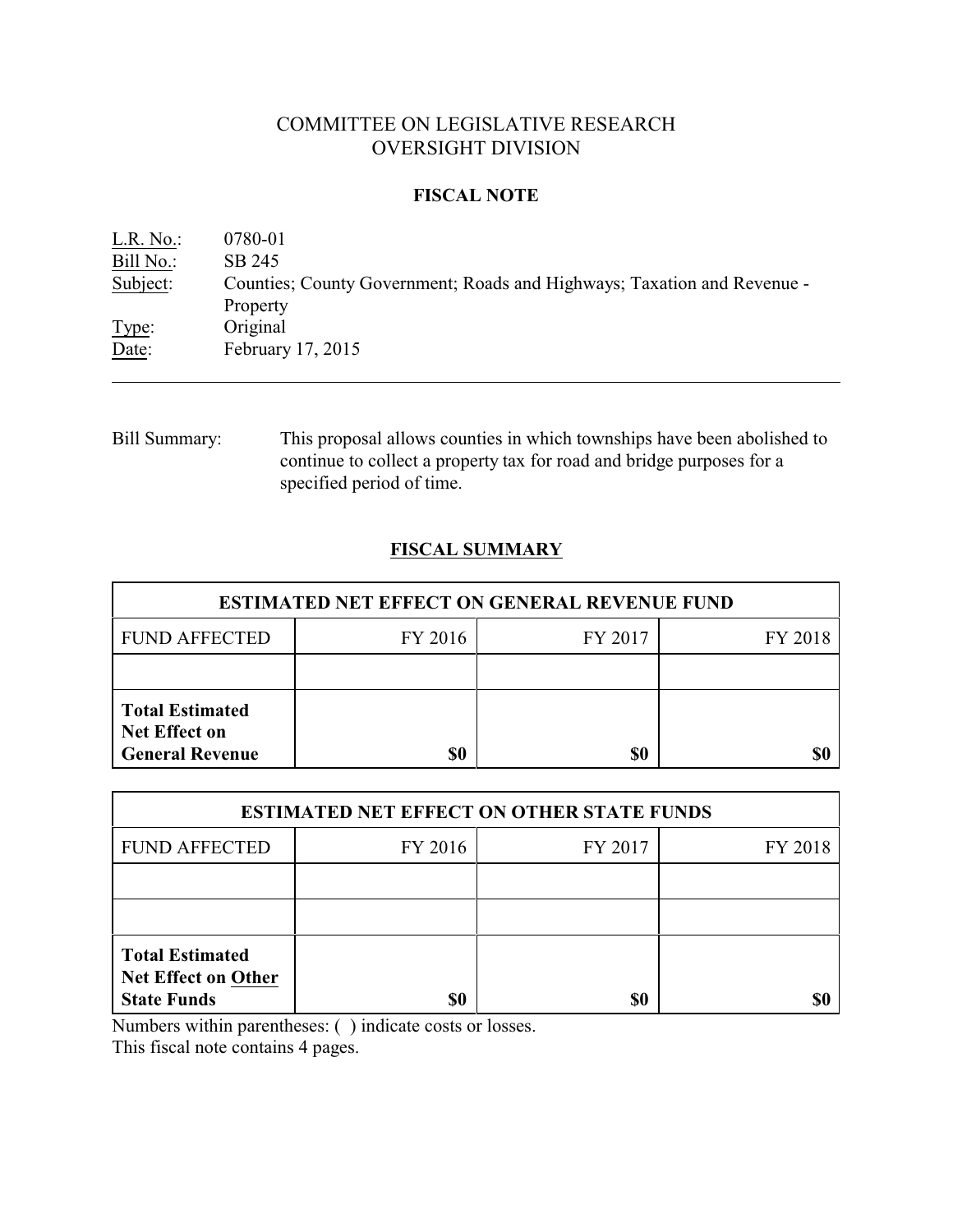L.R. No. 0780-01 Bill No. SB 245 Page 2 of 4 February 17, 2015

| <b>ESTIMATED NET EFFECT ON FEDERAL FUNDS</b>                        |         |         |         |  |
|---------------------------------------------------------------------|---------|---------|---------|--|
| <b>FUND AFFECTED</b>                                                | FY 2016 | FY 2017 | FY 2018 |  |
|                                                                     |         |         |         |  |
|                                                                     |         |         |         |  |
| <b>Total Estimated</b><br>Net Effect on All<br><b>Federal Funds</b> | \$0     | \$0     |         |  |

| <b>ESTIMATED NET EFFECT ON FULL TIME EQUIVALENT (FTE)</b>    |         |         |         |  |
|--------------------------------------------------------------|---------|---------|---------|--|
| <b>FUND AFFECTED</b>                                         | FY 2016 | FY 2017 | FY 2018 |  |
|                                                              |         |         |         |  |
|                                                              |         |         |         |  |
| <b>Total Estimated</b><br><b>Net Effect on</b><br><b>FTE</b> |         |         |         |  |

 $\Box$  Estimated Net Effect (expenditures or reduced revenues) expected to exceed \$100,000 in any of the three fiscal years after implementation of the act.

| <b>ESTIMATED NET EFFECT ON LOCAL FUNDS</b> |                  |                  |                  |  |
|--------------------------------------------|------------------|------------------|------------------|--|
| <b>FUND AFFECTED</b>                       | FY 2016          | FY 2017          | FY 2018          |  |
| Local Government                           | \$0 to (Unknown) | \$0 to (Unknown) | \$0 to (Unknown) |  |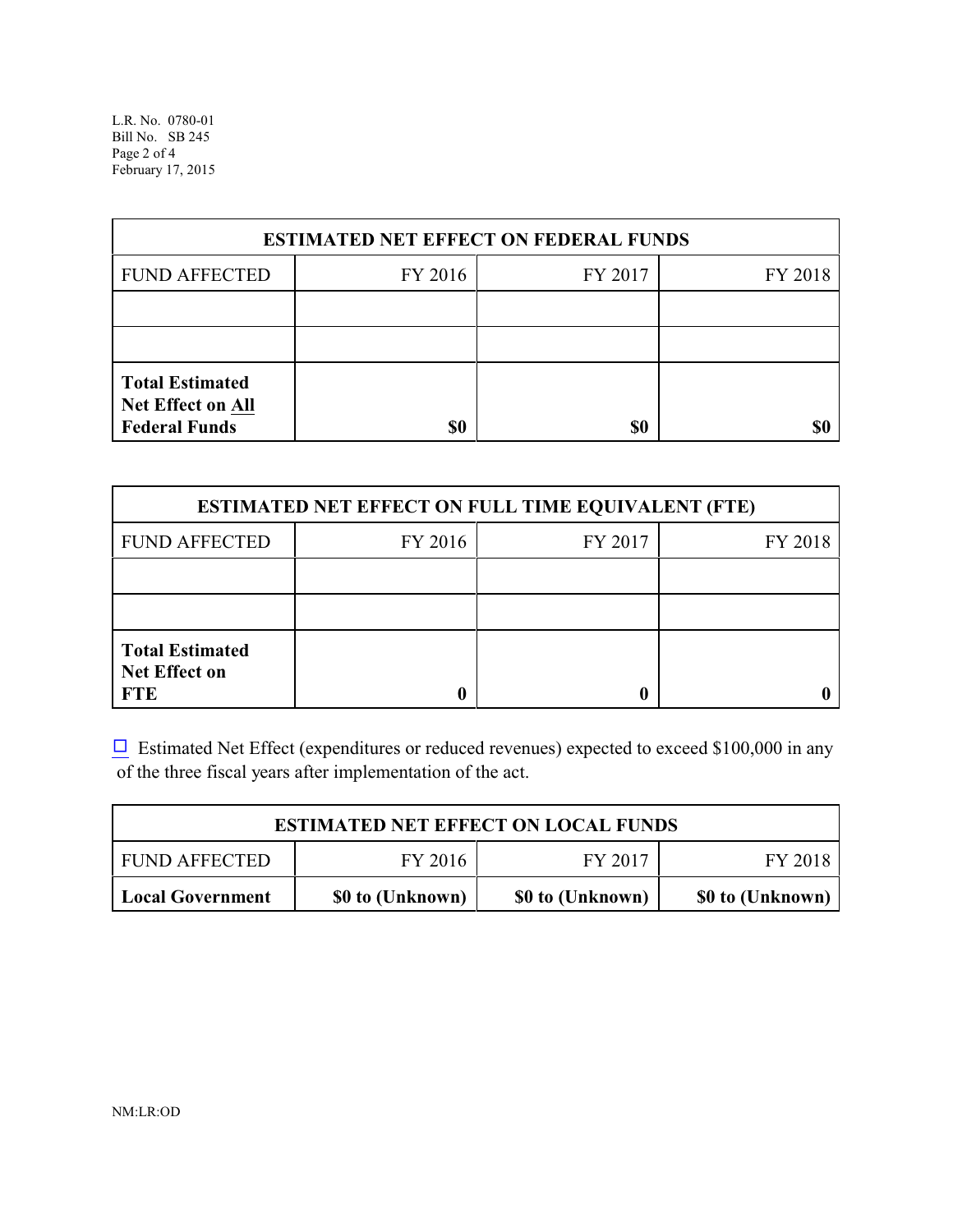L.R. No. 0780-01 Bill No. SB 245 Page 3 of 4 February 17, 2015

#### **FISCAL ANALYSIS**

### ASSUMPTION

**Oversight** was unable to receive some of the agency responses in a timely manner due to the short fiscal note request time. Oversight has presented this fiscal note on the best current information that we have or on prior year information regarding a similar bill. Upon the receipt of agency responses, Oversight will review to determine if an updated fiscal note should be prepared and seek the necessary approval of the chairperson of the Joint Committee on Legislative Research to publish a new fiscal note.

Officials at the **Office of the State Auditor** and the **State Tax Commission** each assume no fiscal impact to their respective agencies from this proposal.

**Oversight** did not receive fiscal impact responses from counties with townships to make a determination whether these counties would experience a loss in property tax revenue from this proposal. Therefore, Oversight will reflect a \$0 to (Unknown) impact to counties in the fiscal note. The loss could also occur in FY 16 if the voters of the county approve a tax levy for road and bridge purposes.

| <b>ESTIMATED NET EFFECT ON</b><br><b>COUNTY FUNDS</b>                        | \$0 to<br>(Unknown)           | \$0 to<br>(Unknown)  | \$0 to<br>(Unknown)  |
|------------------------------------------------------------------------------|-------------------------------|----------------------|----------------------|
| Loss - Counties - in revenue from<br>property taxes from abolished townships | $$0$ to<br>(Unknown)          | $$0$ to<br>(Unknown) | $$0$ to<br>(Unknown) |
| FISCAL IMPACT - Local Government<br><b>COUNTY FUNDS</b>                      | FY 2016<br>$(10 \text{ Mo.})$ | FY 2017              | FY 2018              |
|                                                                              | <u>\$0</u>                    | <u>\$0</u>           | <u>\$0</u>           |
| FISCAL IMPACT - State Government                                             | FY 2016<br>$(10 \text{ Mo.})$ | FY 2017              | FY 2018              |